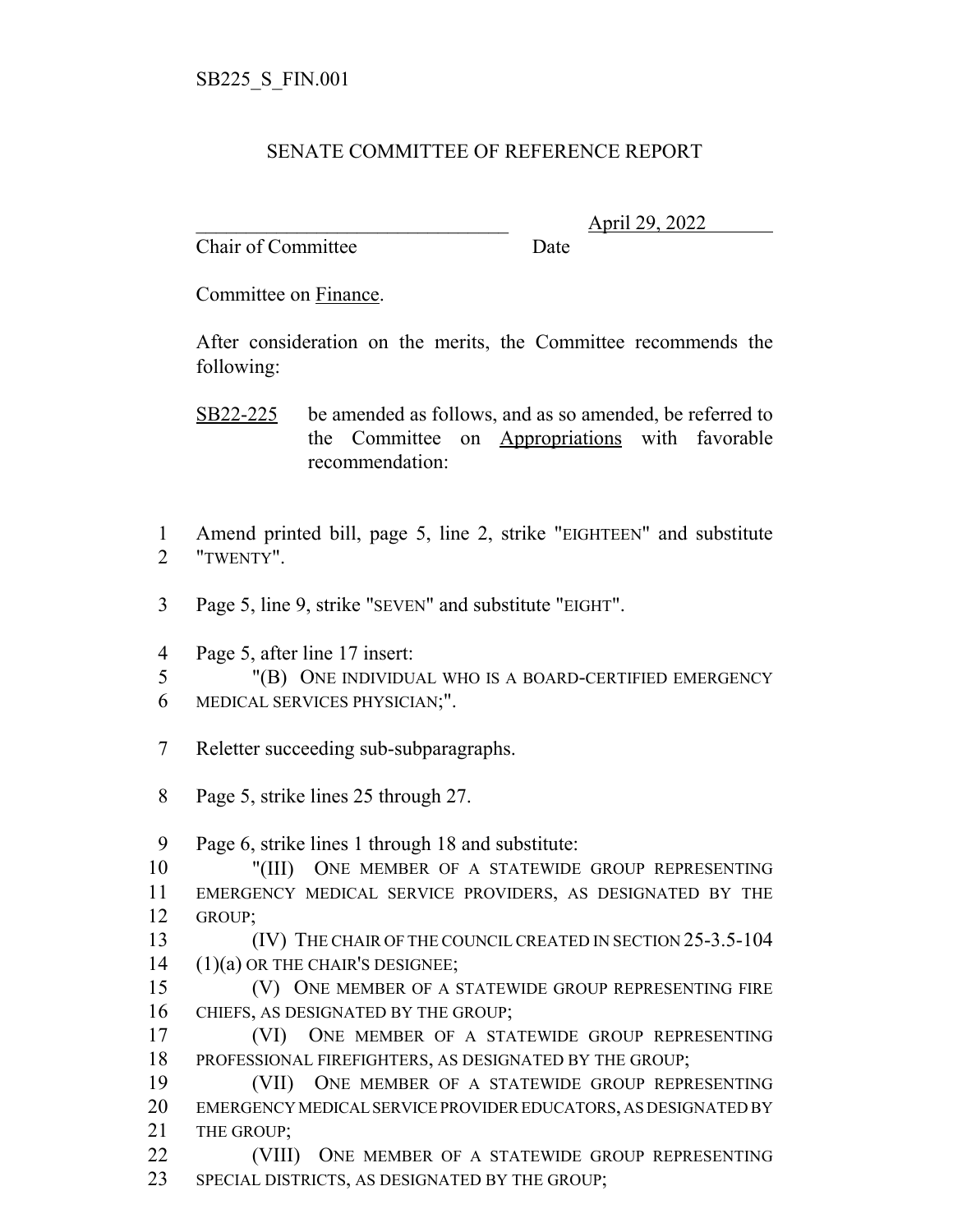- (IX) TWO MEMBERS OF A STATEWIDE GROUP REPRESENTING COUNTIES, AS DESIGNATED BY THE GROUP; (X) ONE MEMBER OF A STATEWIDE GROUP REPRESENTING MUNICIPALITIES, AS DESIGNATED BY THE GROUP; AND (XI) ONE MEMBER OF A STATEWIDE GROUP REPRESENTING HOSPITALS, AS DESIGNATED BY THE GROUP.". Page 6, line 21, strike "COMMITTEE" and substitute "TASK FORCE". 8 Page 7, line 11, strike " $(I)(b)(X)$ " and substitute " $(1)(b)(XI)$ ". Page 8, line 17, before "LIFE-PRESERVING" insert "QUALITY". Page 13, line 4, strike "**operate.**" and substitute "**operate - rules.**". Page 13, lines 5 and 6, strike "PERMANENT OR REGULAR BASIS" and substitute "REGULAR BASIS, AS DEFINED BY THE BOARD BY RULE,". Page 13, before line 11 insert: "(II) AN AMBULANCE SERVICE SHALL NOT OPERATE IN A COUNTY OR A CITY AND COUNTY UNLESS THE AMBULANCE SERVICE HAS OBTAINED AUTHORIZATION TO OPERATE FROM THE COUNTY OR THE CITY AND COUNTY.". Renumber succeeding subparagraph accordingly. Page 13, strike lines 22 through 24 and substitute: "(D) AUTHORIZE THE LOCAL LICENSING AUTHORITY TO ENTER INTO MEMORANDA OF UNDERSTANDING, CONTRACTS, OR OTHER SUCH AGREEMENTS TO IMPOSE OBLIGATIONS ON AMBULANCE SERVICES THAT ARE MORE STRINGENT THAN THE OBLIGATIONS IMPOSED UNDER THIS PART 24 3 AND RULES ADOPTED PURSUANT TO THIS PART 3; AND". Page 14, strike lines 24 through 27. Page 15, strike lines 1 and 2 and substitute: "(d) NOTHING IN THIS PART 3 PREVENTS A COUNTY OR CITY AND COUNTY FROM IMPOSING OBLIGATIONS THAT EXCEED THE MINIMUM
- STANDARDS THAT THE BOARD ADOPTS BY RULE PURSUANT TO SECTION 25-3.5-315 THROUGH THE USE OF MEMORANDA OF UNDERSTANDING,